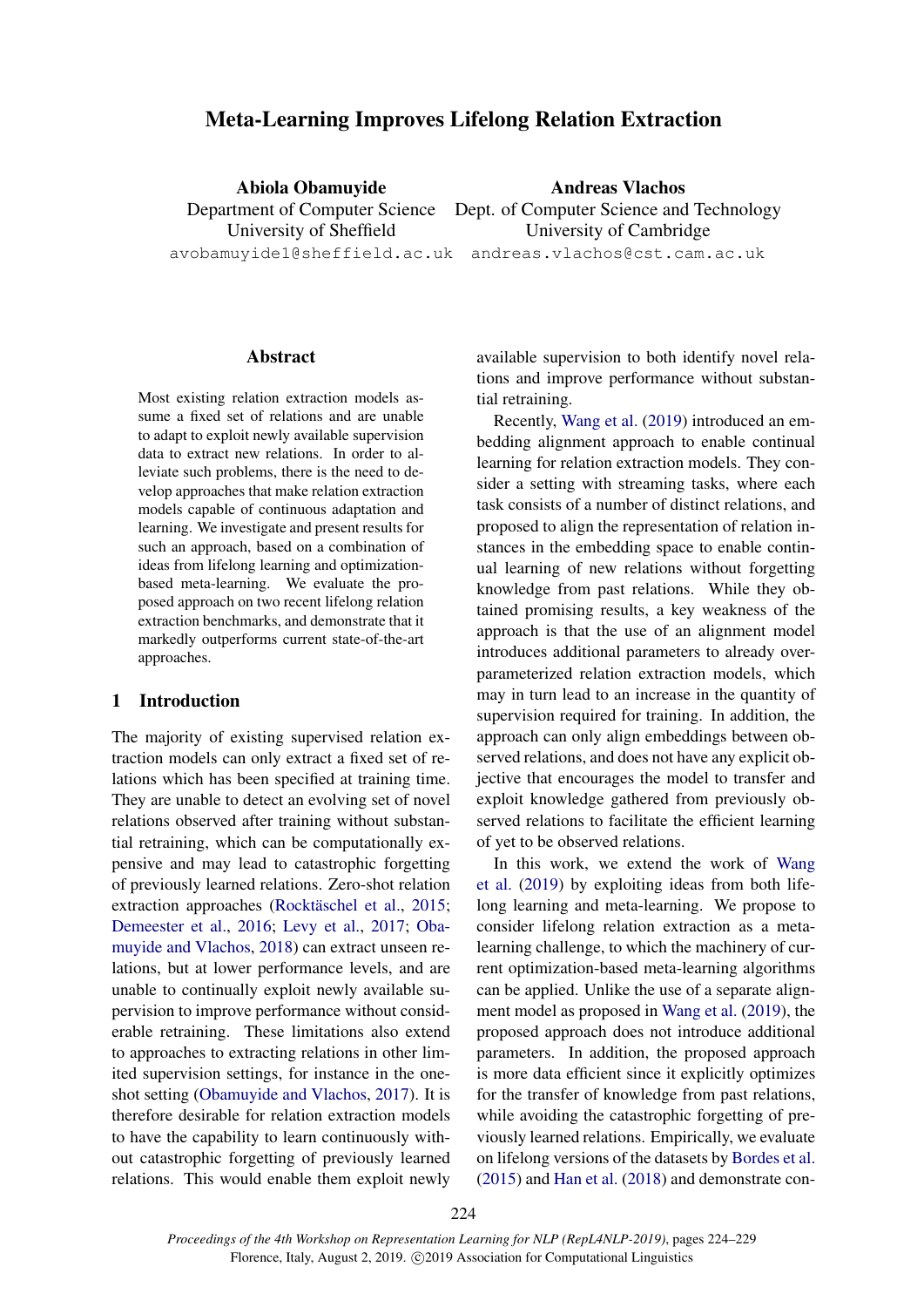siderable performance improvements over prior state-of-the-art approaches.

## 2 Background

Lifelong Learning In the lifelong learning setting, also referred to as continual learning [\(Ring,](#page-5-4) [1994;](#page-5-4) [Thrun,](#page-5-5) [1996;](#page-5-5) [Zhao and Schmidhuber,](#page-5-6) [1996\)](#page-5-6), a model  $f_\theta$  is presented with a sequence of tasks  $\{\mathcal{T}_t\}_{t=1,2,3...T}$ , one task per round, and the goal is to learn model parameters  $\{\theta_t\}_{t=1,2,3,\dots,T}$ with the best performance on the observed tasks. Each task  $T$  can be a conventional supervised task with its own distinct train  $(T^{train})$ , development  $({\cal T}^{dev})$  and test  $({\cal T}^{test})$  splits. At each round  $t$ , the model is allowed to exploit knowledge gained from the previous  $t - 1$  tasks to enhance performance on the current task. In addition, the model is also allowed to have a small-sized buffer memory B, which can be used to store a limited amount of data from previously observed tasks. A prominent line of work in lifelong learning research is developing approaches that enable models learn new tasks without forgetting knowledge from previous tasks, i.e. avoiding catastrophic forgetting of old tasks [\(McCloskey](#page-5-7) [and Cohen,](#page-5-7) [1989;](#page-5-7) [Ratcliff,](#page-5-8) [1990;](#page-5-8) [McClelland](#page-5-9) [et al.,](#page-5-9) [1995;](#page-5-9) [French,](#page-4-4) [1999\)](#page-4-4). Approaches proposed to address this problem include memory-based approaches [\(Lopez-Paz and Ranzato,](#page-5-10) [2017;](#page-5-10) [Rebuffi et al.,](#page-5-11) [2017;](#page-5-11) [Chaudhry et al.,](#page-4-5) [2019\)](#page-4-5); parameter consolidation approaches [\(Kirkpatrick](#page-4-6) [et al.,](#page-4-6) [2017;](#page-4-6) [Zenke et al.,](#page-5-12) [2017\)](#page-5-12); and dynamic model architecture approaches [\(Xiao et al.,](#page-5-13) [2014;](#page-5-13) [Rusu et al.,](#page-5-14) [2016;](#page-5-14) [Fernando et al.,](#page-4-7) [2017\)](#page-4-7).

Meta-Learning Meta-learning, or learning to learn [\(Schmidhuber,](#page-5-15) [1987;](#page-5-15) [Naik and Mam](#page-5-16)[mone,](#page-5-16) [1992;](#page-5-16) [Thrun and Pratt,](#page-5-17) [1998\)](#page-5-17), aims to develop algorithms that learn a generic knowledge of how to solve tasks from a given distribution of tasks, by generalizing from solving related tasks from that distribution. Given tasks  $T$  sampled from a distribution of tasks  $p(\mathcal{T})$ , and a learner model  $f(\mathbf{x}; \theta)$  parameterized by  $\theta$ , gradient-based meta-learning methods, such as *MAML* [\(Finn](#page-4-8) [et al.,](#page-4-8) [2017\)](#page-4-8), learn a prior initialization of the parameters of the model which, at meta-test time, can be quickly adapted to achieve good performance on a new task using a few steps of gradient descent. During adaptation to the new task, the model parameters  $\theta$  are updated to task-specific

parameters  $\theta'$  with good performance on the task. Formally, the meta-learning algorithms optimize for the meta-objective:

<span id="page-1-0"></span>
$$
\min_{\theta} \mathbb{E}_{\mathcal{T} \sim p(\mathcal{T})} [\mathcal{L}_{\mathcal{T}}(\theta')] =
$$

$$
\min_{\theta} \mathbb{E}_{\mathcal{T} \sim p(\mathcal{T})} [\mathcal{L}_{\mathcal{T}}(\mathcal{U}(\mathcal{D}_{\mathcal{T}};\theta))]
$$
(1)

where  $\mathcal{L}_{\mathcal{T}}$  is the loss and  $\mathcal{D}_{\mathcal{T}}$  is training data from task  $\mathcal{T}$ , and  $\mathcal{U}$  is a fixed gradient descent learning rule, such as vanilla SGD. While these algorithms were proposed and evaluated in the context of fewshot learning, here we demonstrate their effectiveness when utilized in the lifelong learning setting for relation extraction, following similar intuition as recent work by [Finn et al.](#page-4-9) [\(2019\)](#page-4-9).

## 3 Meta-Learning for Lifelong Relation Extraction

It can be inferred from the previous section that a lot of lifelong learning research has focused on approaches to avoid catastrophic forgetting (i.e. negative backward transfer of knowledge) while recent meta-learning studies have focused on effective approaches for positive forward transfer of knowledge (for few-shot tasks). Given the complementary strengths of the approaches from the two learning settings, we propose to embed metalearning into the lifelong learning process for relation extraction.

While we can utilize the MAML algorithm to directly optimize the meta-objective in Equation [1](#page-1-0) for our purpose, doing so requires the computation of second-order derivatives, which can be computationally expensive. [Nichol et al.](#page-5-18) [\(2018\)](#page-5-18) proposed *REPTILE*, a first-order alternative to MAML, which uses only first-order derivatives. Similar to MAML, REPTILE works by repeatedly sampling tasks, training on those tasks and moving the initialization towards the adapted weights on those tasks. Here we adopt the REPTILE algorithm for meta-learning. Our algorithm for lifelong relation extraction is illustrated in Algorithm [1.](#page-2-0)

We start by randomly initializing the parameters of the relation extraction model (the *learner*) (line 1). Then, as new tasks arrive, we augment their training set with randomly sampled task exemplars from the buffer memory  $B$  (lines 2-9). We then sample a batch of relations from the augmented training set (line 10). Then for each sampled relation  $\mathcal{R}_i$ , we sample a batch of supervision instances  $\mathcal{D}_{\mathcal{R}_i}^{train}$  from its training set (line 11-12).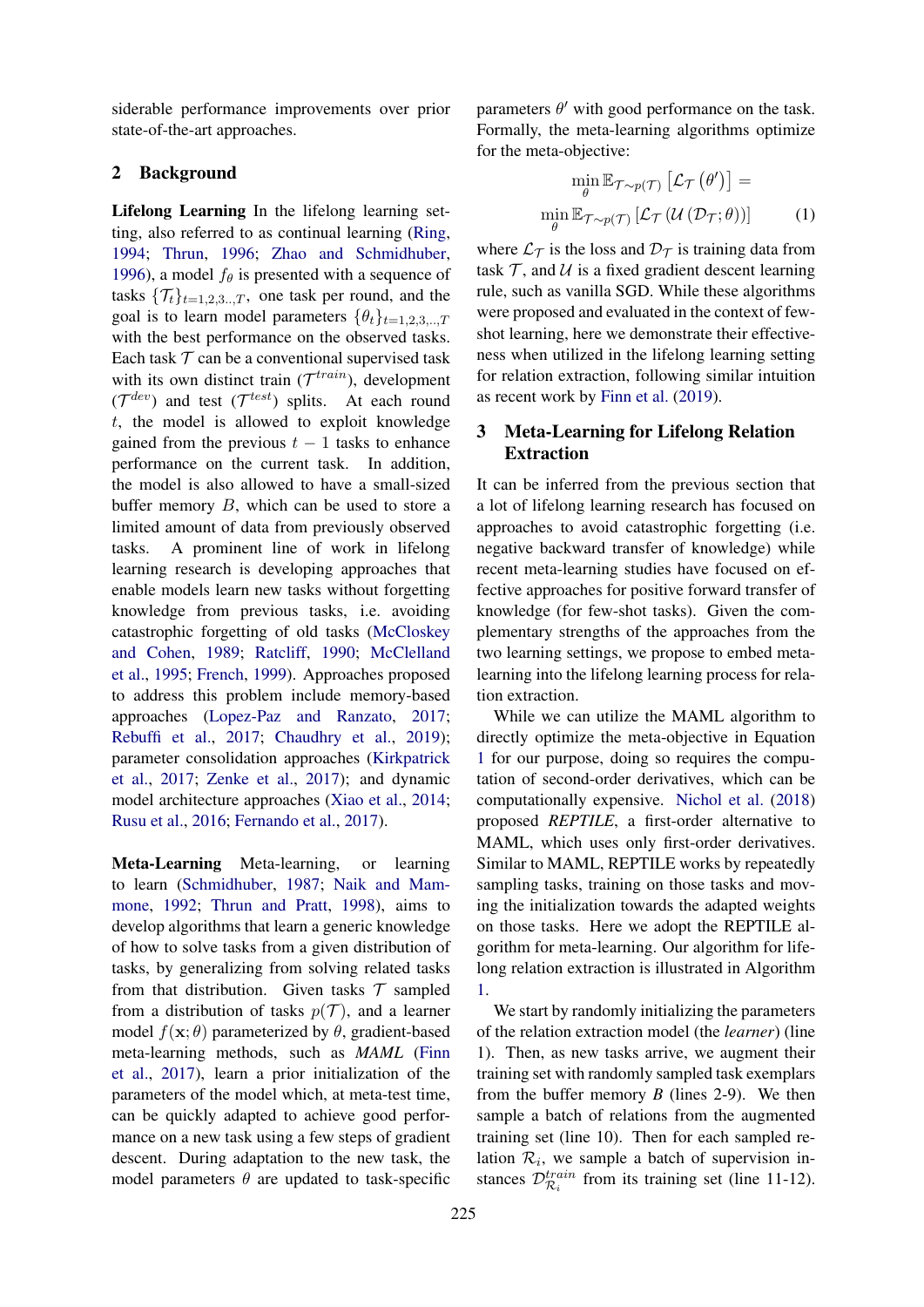We then obtain the adapted model parameters  $\theta_t^i$ on the relation by first computing the gradient of the training loss on the sampled relation instances (line 13) and backpropagating the gradients with a gradient-based optimization algorithm (such as *SGD* or *Adagrad* [\(Duchi et al.,](#page-4-10) [2011\)](#page-4-10)) (line 14). At the end of the learning iteration, the adapted parameters on all sampled relations in the batch are averaged, and an update is made on the task parameters  $\theta_t$  (line 16). This is done until convergence on the current task, after which exemplars of the current task are added to the buffer memory (line 18). Task exemplars are obtained by first clustering all training instances of the current task into 50 clusters using K-Means, then selecting an instance from each cluster with a representation closest to the cluster prototype. Finally, the model parameters are updated to the current task's adapted parameters (line 19).

<span id="page-2-0"></span>Algorithm 1 Meta-Learning for Lifelong Relation Extraction (*MLLRE*)

**Require:** Stream of incoming tasks  $\mathcal{T}_1$ ,  $\mathcal{T}_2$ ,  $\mathcal{T}_3$ , ... **Require:** Relation extraction function  $f_{\theta}$ Require: Optimization algorithm (e.g. *SGD*) **Require:** Step size  $\epsilon$ , learning rate  $\alpha$ Require: Buffer memory B 1: Randomly initialize  $\theta$ 2: while there are still tasks do 3: Retrieve next task  $\mathcal{T}_t$  from stream<br>4: Initialize  $\theta_t \leftarrow \theta$ Initialize  $\theta_t \leftarrow \theta$ 5: repeat 6: **if** *B* is not empty **then**<br>7: Retrieve exemplars Retrieve exemplars  $\mathcal E$  of random task from B 8: Update task training set  $\mathcal{D}_t^{train} = \mathcal{D}_t^{train} \cup \mathcal{E}$ 9: end if 10: Sample random relations  $\{\mathcal{R}_i\}_{i=1}^N$  from  $\mathcal{D}_t^{train}$ 11: for each  $\mathcal{R}_i$  do 12: Sample train instances  $\mathcal{D}^{train}_{\mathcal{R}_i}$  of  $\mathcal{R}_i$ 13: Evaluate  $\nabla_{\theta_t} \mathcal{L}_{\mathcal{R}_i}(f_{\theta_t})$  using  $\mathcal{D}_{\mathcal{R}_i}^{train}$ 14: Compute adapted parameters:  $\theta_t^i = \text{SGD}(\theta_t, \nabla_{\theta_t} \mathcal{L}_{\mathcal{R}_i}(f_{\theta_t}), \alpha)$ 15: end for 16: Update task parameters:<br> $\frac{N}{N}$  $\theta_t = \theta_t - \epsilon \frac{1}{N} \displaystyle \sum^N (\theta^i_t - \theta_t)$  $i=1$ 17: until *Convergence* 18: Add exemplars of  $\mathcal{T}_t$  to B 19: Update  $\theta \leftarrow \theta_t$ 20: end while

## 4 Relation Classification Model

In principle the learner model  $f_\theta$  could be any gradient-optimized relation extraction model. In order to use the same number of parameters and ensure fair comparison to [Wang et al.](#page-5-3) [\(2019\)](#page-5-3), we adopt as the relation extraction model  $f_\theta$  the Hier-

<span id="page-2-1"></span>

| Method              | FewRel    |       | SimpleQuestions                  |       |
|---------------------|-----------|-------|----------------------------------|-------|
|                     | $ACC_{w}$ |       | $ACC_{a.}$ $ACC_{w.}$ $ACC_{a.}$ |       |
| Origin              | 0.189     | 0.208 | 0.632                            | 0.569 |
| <b>GEM</b>          | 0.492     | 0.598 | 0.841                            | 0.796 |
| <b>AGEM</b>         | 0.361     | 0.425 | 0.776                            | 0.722 |
| EWC                 | 0.271     | 0.302 | 0.672                            | 0.590 |
| EA-EMR (Full)       | 0.566     | 0.673 | 0.878                            | 0.824 |
| EA-EMR (w/o Sel.)   | 0.564     | 0.674 | 0.857                            | 0.812 |
| EA-EMR (w/o Align.) | 0.526     | 0.632 | 0.869                            | 0.820 |
| <b>EMR</b>          | 0.510     | 0.620 | 0.852                            | 0.808 |
| <b>MLLRE</b>        | 0.602     | 0.741 | 0.880                            | 0.842 |

Table 1: Accuracy on the test set of all tasks  $ACC_{whole}$ (denoted  $ACC_w$ .) and average accuracy on the test set of only observed tasks  $ACC_{avg}$  (denoted  $ACC_{a}$ .) on the *Lifelong FewRel* and *Lifelong SimpleQuestions* datasets. Best results are in bold. Except for *MLLRE*, results for other models are obtained from [Wang et al.](#page-5-3) [\(2019\)](#page-5-3).

arachical Residual BiLSTM (*HR-BiLSTM*) model of [Yu et al.](#page-5-19) [\(2017\)](#page-5-19), which is the same model used by [Wang et al.](#page-5-3) [\(2019\)](#page-5-3) for their experiments. The *HR-BILSTM* is a relation classifier which accepts as input a sentence and a candidate relation, then utilizes two Bidirectional Long Short-Term Memory [\(Hochreiter and Schmidhuber,](#page-4-11) [1997;](#page-4-11) [Graves and Schmidhuber,](#page-4-12) [2005\)](#page-4-12) (BiLSTM) units with shared parameters to process the Glove [\(Pennington et al.,](#page-5-20) [2014\)](#page-5-20) embeddings of words in the sentence and relation names, then selects the relation with the maximum cosine similarity to the sentence as its response.

Hyperparameters Apart from the hyperparameters specific to meta-learning (such as the step size  $\epsilon$ ), all other hyperparameters we use for the learner model are the same as used by [Wang et al.](#page-5-3) [\(2019\)](#page-5-3). We also use the same buffer memory size (50) for each task. Note that the meta-learning algorithm uses SGD as the update rule  $(\mathcal{U})$ , and does not add any additional trainable parameters to the learner model.

#### 5 Experiments

#### 5.1 Setup

We conduct experiments in two settings. In the full supervision setting, we provide all models with all supervision available in the training set of each task. In the second, we limit the amount of supervision for each task to measure how the models are able to cope with limited supervision. Each experiment is run five (5) times and we report the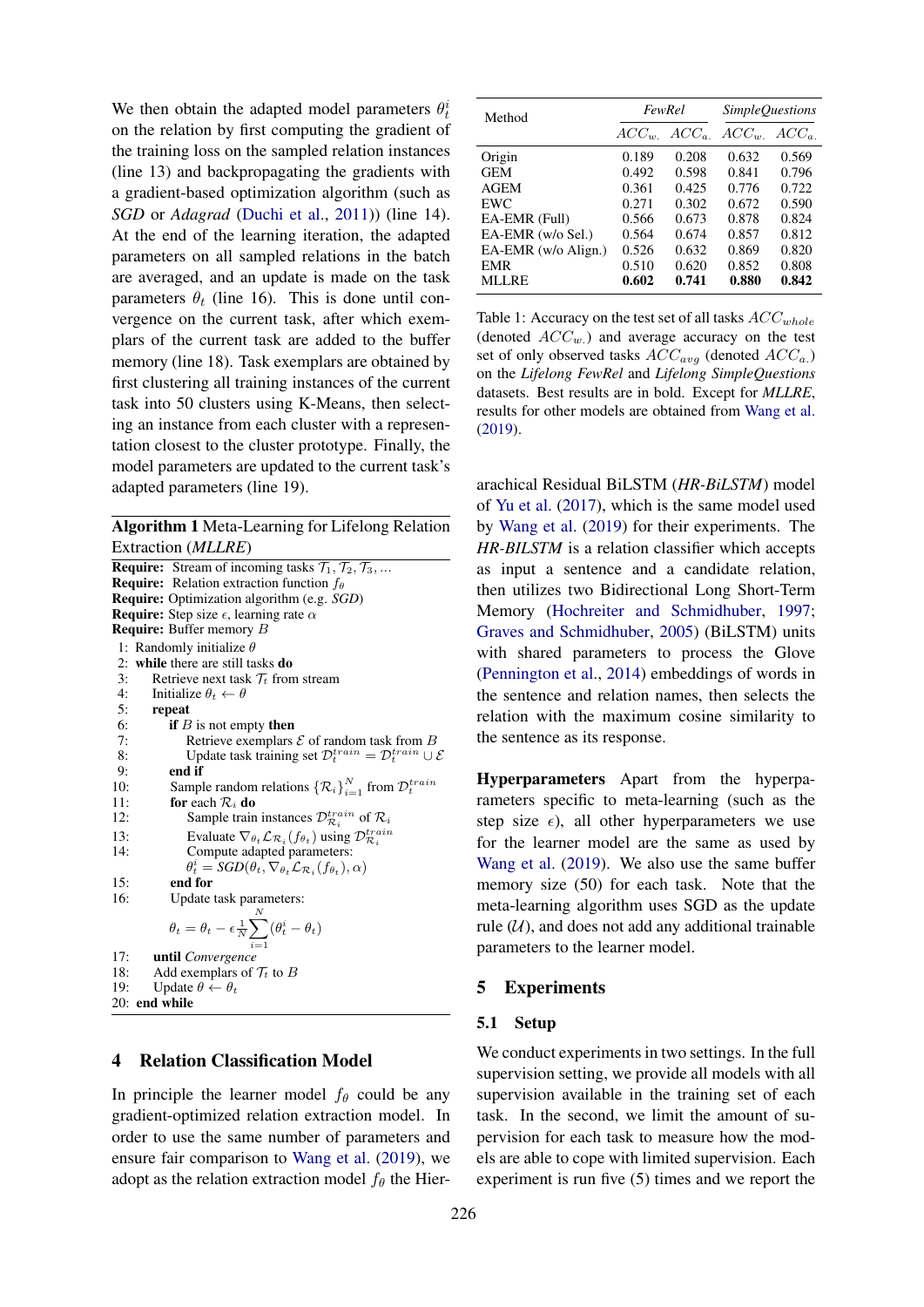



Figure 1: Results obtained using 100 training instances for each task on (a) *Lifelong FewRel* and (b) *Lifelong SimpleQuestions* datasets.

average result.

#### 5.2 Datasets

We conduct experiments on *Lifelong FewRel* and *Lifelong SimpleQuestions* datasets, both introduced in [Wang et al.](#page-5-3) [\(2019\)](#page-5-3). *Lifelong FewRel* is derived from the *FewRel* [\(Han et al.,](#page-4-3) [2018\)](#page-4-3) dataset, by partitioning its 80 relations into 10 distinct clusters made up of 8 relations each, with each cluster serving as a task where a sentence must be labeled with the correct relation. The 8 relations in each cluster were obtained by clustering the averaged Glove word embeddings of the relation names in the *FewRel* dataset. Each instance of the dataset contains a sentence, the relation it expresses and a set of randomly sampled negative relations. *Lifelong SimpleQuestions* was similarly obtained from the *SimpleQuestions* [\(Bordes et al.,](#page-4-2) [2015\)](#page-4-2) dataset, and is made up of 20 clusters of relations, with each cluster serving as a task.



Figure 2: Results obtained using 200 training instances for each task on (a) *Lifelong FewRel* and (b) *Lifelong SimpleQuestions* datasets.

#### 5.3 Evaluation Metrics

We report two measures,  $ACC_{whole}$  and  $ACC_{avg}$ , both introduced in [Wang et al.](#page-5-3) [\(2019\)](#page-5-3).  $ACC_{whole}$ measures accuracy on the test set of all tasks and gives a balanced measure of model performance on both observed (seen) and unobserved (unseen) tasks, and is the primary metric we report for all experiments. We also report  $ACC_{avg}$ , which measures the average accuracy on the test set of only observed (seen) tasks.

## 5.4 Results and Discussion

Full Supervision Results Table [1](#page-2-1) gives both the  $ACC_{whole}$  and  $ACC_{avg}$  results of our approach compared to other approaches including Episodic Memory Replay (EMR) and its various embedding-aligned variants *EA-EMR* as proposed in [Wang et al.](#page-5-3) [\(2019\)](#page-5-3). Across all metrics, our approach outperforms the previous approaches, demonstrating its effectiveness in this setting. This result is likely because our approach is able to efficiently learn new relations by exploiting knowledge from previously observed relations.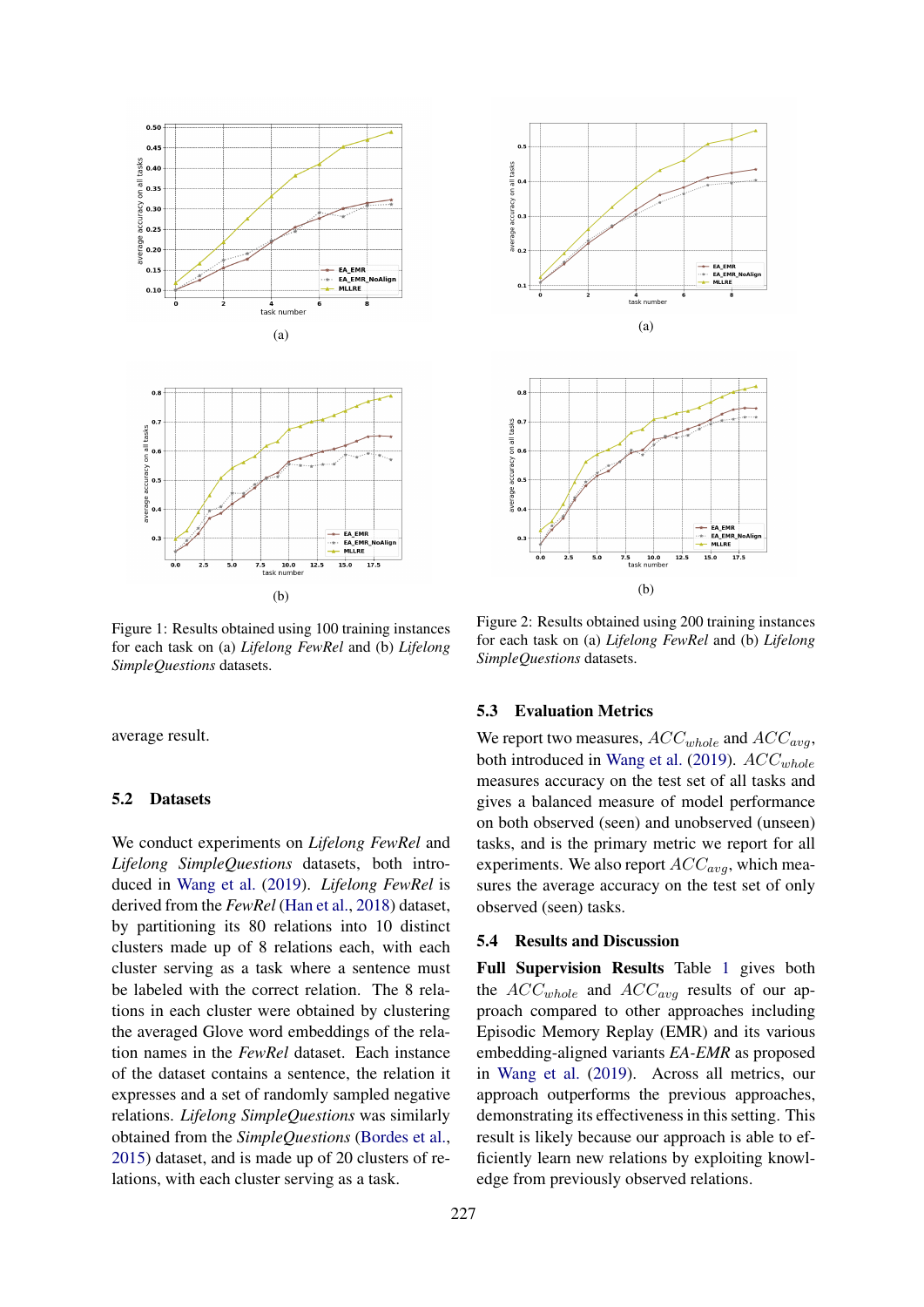Limited Supervision Results The aim of our limited supervision experiments is to compare the use of an alignment module as proposed by [Wang et al.](#page-5-3) [\(2019\)](#page-5-3) to using our approach when only limited supervision is available for all tasks. We compare three approaches, Full *EA-EMR* (which uses their alignment module), its variant without the alignment module (*EA-EMR NoAlign*) and our approach (*MLLRE*). Figures 1(a) and 1(b) show results obtained using 100 supervision instances for each task on *Lifelong FewRel* and *Lifelong SimpleQuestions*. Figures 2(a) and 2(b) show the corresponding plots using 200 supervision instances for each task. From the figures, we observe that the use of a separate alignment model results in only minor gains when supervision for the tasks is limited, whereas the use of our approach leads to wide gains on both datasets.

In summary, because our approach explicitly encourages the model to learn to share and transfer knowledge between relations (by means of the meta-learning objective), the model is able to learn to exploit common structures across relations in different tasks to efficiently learn new relations over time. This leads to the performance improvements obtained by our approach.

## 6 Conclusion

We investigated the effectiveness of utilizing a gradient-based meta-learning algorithm within a lifelong learning setting to enable relation extraction models that are able to learn continually. We show the effectiveness of this approach, both when provided full supervision for new tasks and when provided limited supervision for new tasks, and demonstrated that the proposed approach outperformed current state-of-the-art approaches.

#### Acknowledgements

The authors acknowledge support from the EU H2020 SUMMA project (grant agreement number 688139).

### References

- <span id="page-4-2"></span>Antoine Bordes, Nicolas Usunier, Sumit Chopra, and Jason Weston. 2015. Large-scale simple question answering with memory networks. *CoRR*, abs/1506.02075.
- <span id="page-4-5"></span>Arslan Chaudhry, MarcAurelio Ranzato, Marcus Rohrbach, and Mohamed Elhoseiny. 2019. Efficient

lifelong learning with a-gem. In *International Conference on Learning Representations*.

- <span id="page-4-0"></span>Thomas Demeester, Tim Rocktäschel, and Sebastian Riedel. 2016. [Lifted Rule Injection for Relation Em](http://arxiv.org/abs/1606.08359)[beddings.](http://arxiv.org/abs/1606.08359) *Proceedings of the 2016 Conference on Empirical Methods in Natural Language Processing (EMNLP)*, pages 1389–1399.
- <span id="page-4-10"></span>John Duchi, Elad Hazan, and Yoram Singer. 2011. Adaptive subgradient methods for online learning and stochastic optimization. *Journal of Machine Learning Research*, 12:2121–2159.
- <span id="page-4-7"></span>Chrisantha Fernando, Dylan Banarse, Charles Blundell, Yori Zwols, David Ha, Andrei A Rusu, Alexander Pritzel, and Daan Wierstra. 2017. Pathnet: Evolution channels gradient descent in super neural networks. *arXiv preprint arXiv:1701.08734*.
- <span id="page-4-8"></span>Chelsea Finn, Pieter Abbeel, and Sergey Levine. 2017. [Model-agnostic meta-learning for fast adaptation of](http://proceedings.mlr.press/v70/finn17a.html) [deep networks.](http://proceedings.mlr.press/v70/finn17a.html) In *Proceedings of the 34th International Conference on Machine Learning*, volume 70 of *Proceedings of Machine Learning Research*, pages 1126–1135, International Convention Centre, Sydney, Australia.
- <span id="page-4-9"></span>Chelsea Finn, Aravind Rajeswaran, Sham Kakade, and Sergey Levine. 2019. Online meta-learning. In *Proceedings of the 36th International Conference on Machine Learning*.
- <span id="page-4-4"></span>Robert M French. 1999. Catastrophic forgetting in connectionist networks. *Trends in cognitive sciences*, 3(4):128–135.
- <span id="page-4-12"></span>Alex Graves and Jürgen Schmidhuber. 2005. [Frame](https://doi.org/10.1109/IJCNN.2005.1556215)[wise phoneme classification with bidirectional](https://doi.org/10.1109/IJCNN.2005.1556215) [LSTM networks.](https://doi.org/10.1109/IJCNN.2005.1556215) In *Proceedings of the International Joint Conference on Neural Networks*, volume 4, pages 2047–2052.
- <span id="page-4-3"></span>Xu Han, Hao Zhu, Pengfei Yu, Ziyun Wang, Maosong Sun, Yuan Yao, and Zhiyuan Liu. 2018. [FewRel : A](http://arxiv.org/abs/1810.10147) [Large-Scale Supervised Few-Shot Relation Classifi](http://arxiv.org/abs/1810.10147)[cation Dataset with State-of-the-Art Evaluation.](http://arxiv.org/abs/1810.10147) In *Emnlp*, pages 4803–4809, Brussels, Belgium. Association for Computational Linguistics.
- <span id="page-4-11"></span>Sepp Hochreiter and Jürgen Schmidhuber. 1997. [Long Short-Term Memory.](https://doi.org/10.1162/neco.1997.9.8.1735) *Neural Computation*, 9(8):1735–1780.
- <span id="page-4-6"></span>James Kirkpatrick, Razvan Pascanu, Neil Rabinowitz, Joel Veness, Guillaume Desjardins, Andrei A Rusu, Kieran Milan, John Quan, Tiago Ramalho, Agnieszka Grabska-Barwinska, and Others. 2017. Overcoming catastrophic forgetting in neural networks. *Proceedings of the national academy of sciences*, 114(13):3521–3526.
- <span id="page-4-1"></span>Omer Levy, Minjoon Seo, Eunsol Choi, and Luke Zettlemoyer. 2017. [Zero-shot relation extraction via](https://doi.org/10.18653/v1/K17-1034) [reading comprehension.](https://doi.org/10.18653/v1/K17-1034) In *Proceedings of the 21st Conference on Computational Natural Language*